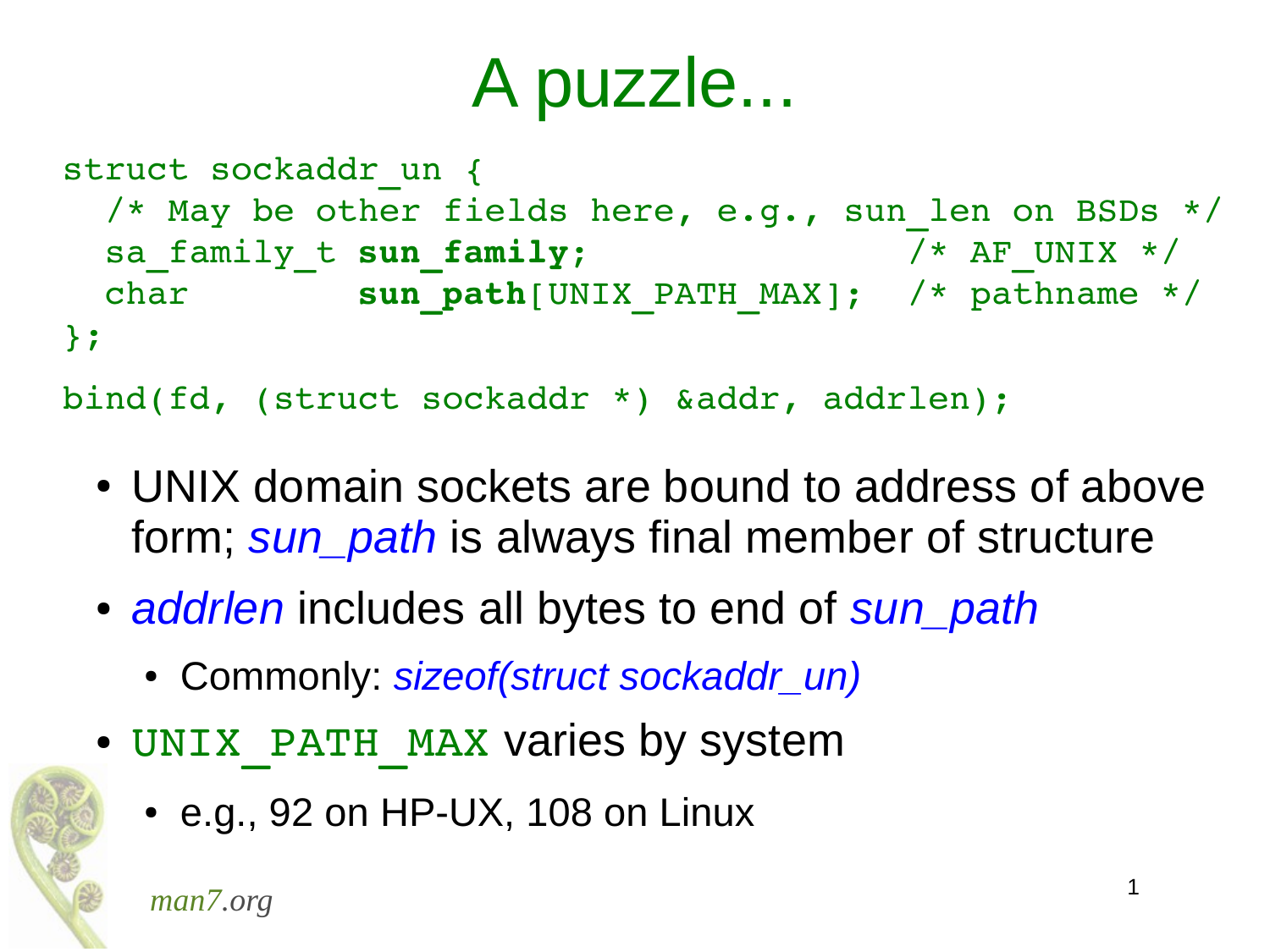```
struct sockaddr un {
 /* May be other fields here, e.g., sun len on BSDs */sa family t sun family; / /* AF UNIX */
 char sun path[UNIX PATH_MAX]; /* pathname */
};
bind(fd, (struct sockaddr *) &addr, addrlen);
```
- Caller **may** include '\0' at end of *sun\_path* (passed to kernel), but is not required to
- Kernel **may** add '\0' at end of *sun\_path* (if returning it to user space and buffer is large enough), but is not required to



• (Linux does so, even when pathname is UNIX PATH MAX bytes long)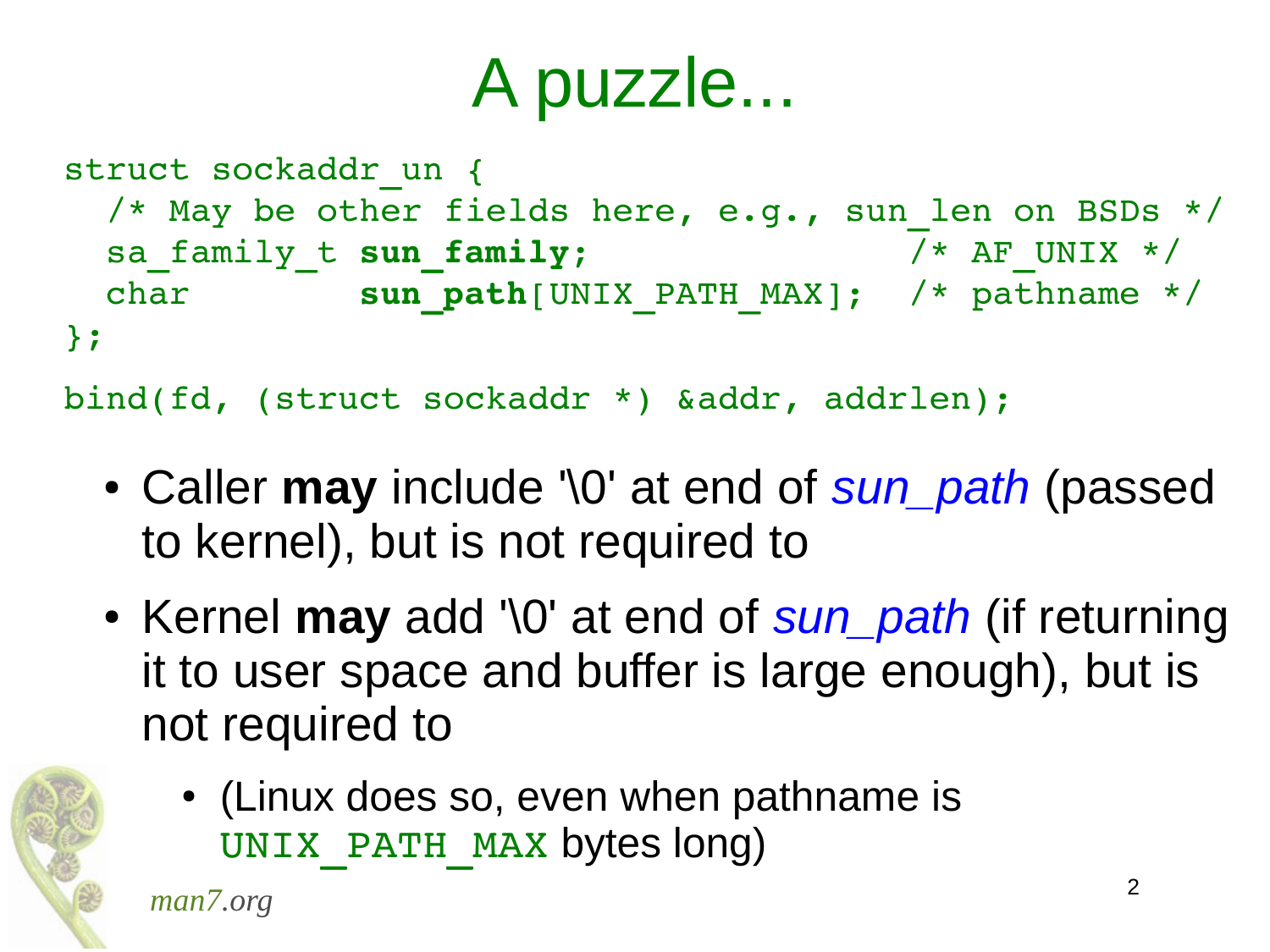```
struct sockaddr un {
 /* May be other fields here, e.g., sun len on BSDs */sa family t sun family; / /* AF UNIX */
 char sun path[UNIX PATH_MAX]; /* pathname */
};
```
/\* Initialize addrlen to size of addr buffer \*/ accept(fd, (struct sockaddr \*) &addr, &addrlen);

- Some system calls return a *sockaddr un*: e.g., *accept()*
	- On call, *addrlen* indicates space available in *addr* structure



• On return, *addrlen* gives number of bytes returned in *addr*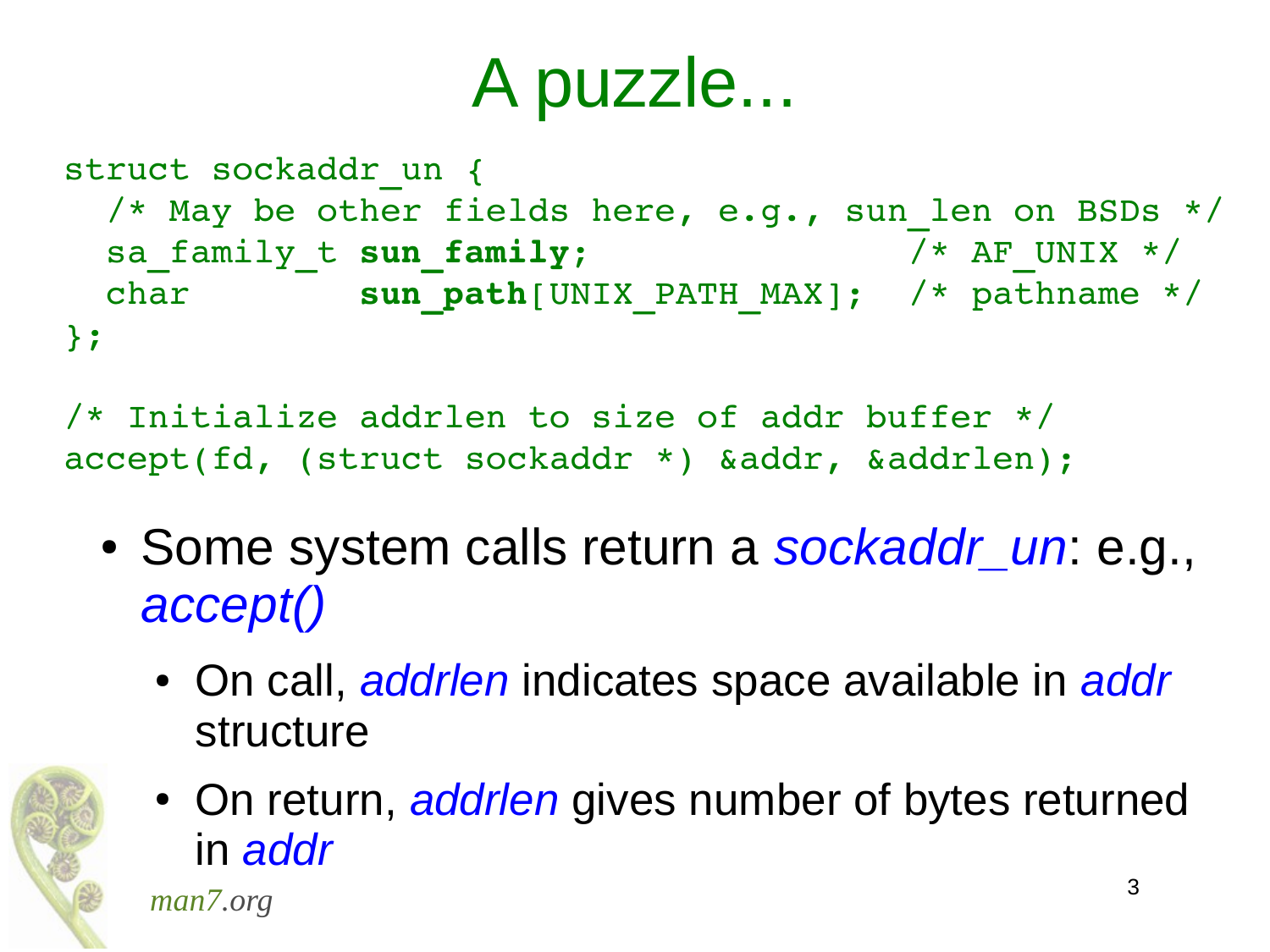```
struct sockaddr un {
 /* May be other fields here, e.g., sun len on BSDs */sa family t sun family; / /* AF UNIX */
 char sun path[UNIX PATH_MAX]; /* pathname */
};
```
/\* Initialize addrlen to size of addr buffer \*/ accept(fd, (struct sockaddr \*) &addr, &addrlen);

• After *accept()*, how can you use (e.g., print) *sun\_path* **safely** (don't run past end!) and **portably**?

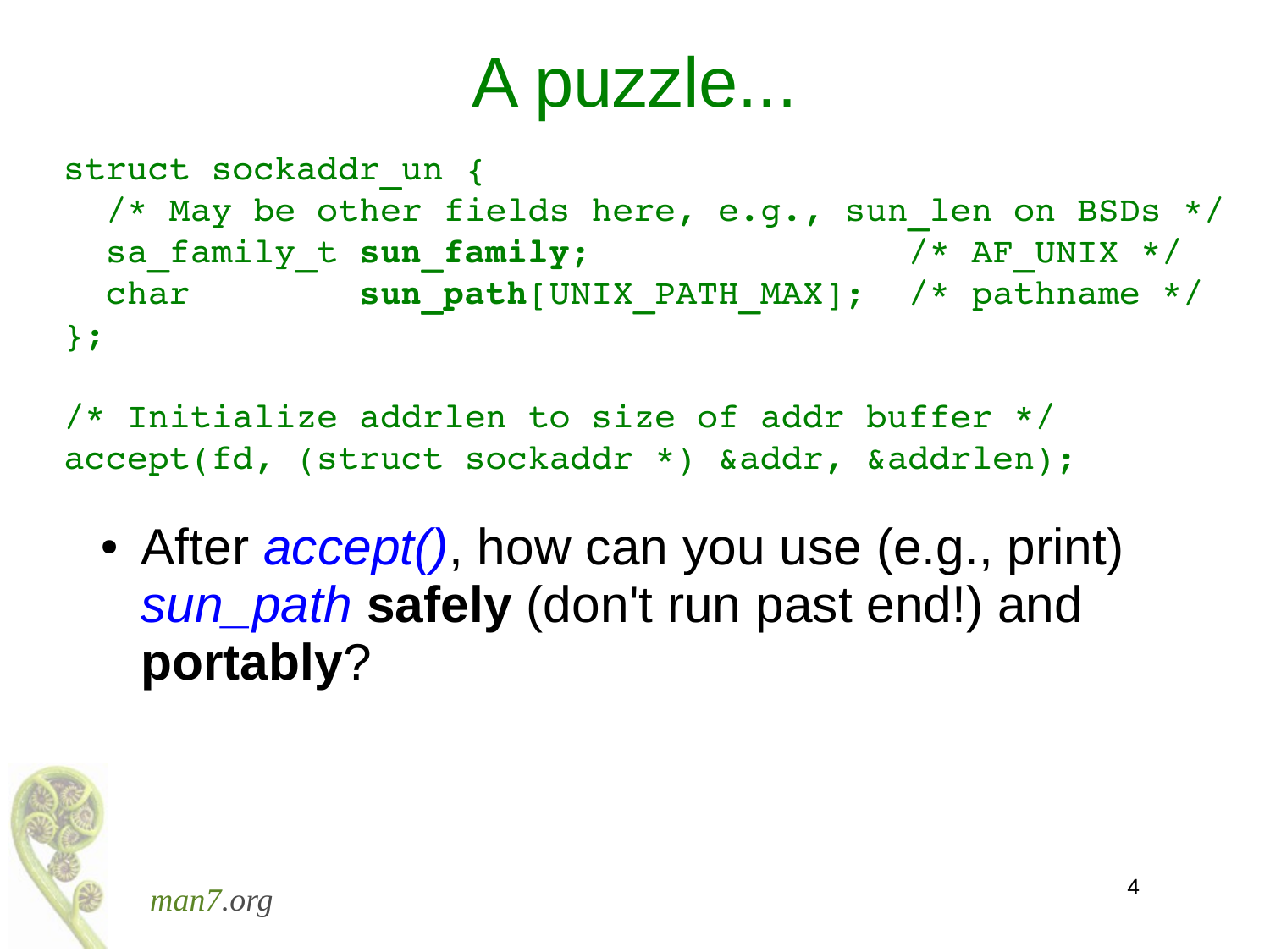#### How many applications get this right?

```
/* Solution 1 */
struct sockaddr un addr;
addrlen = sizeof(struct sockaddr un);
cfd = accept(fd, (struct sockaddr *) &addr, &addrlen);
printf("%.*s",
```
 **addrlen offsetof(struct sockaddr\_un, sun\_path)**, addr.sun path);

```
/* Solution 2 (assumes sun path is at end of struct) */
/* Ensures null terminator even if sun path is filled */
addrlen = sizeof(struct sockaddr un);
void *addrp = malloc(addrlen + 1);
memset(addrp, 0, addrlen + 1);
accept(fd, (struct sockaddr *) addrp, &addrlen);
printf("sun path = %s\nright|",
```
((struct sockaddr\_un \*) addrp)>sun\_path);